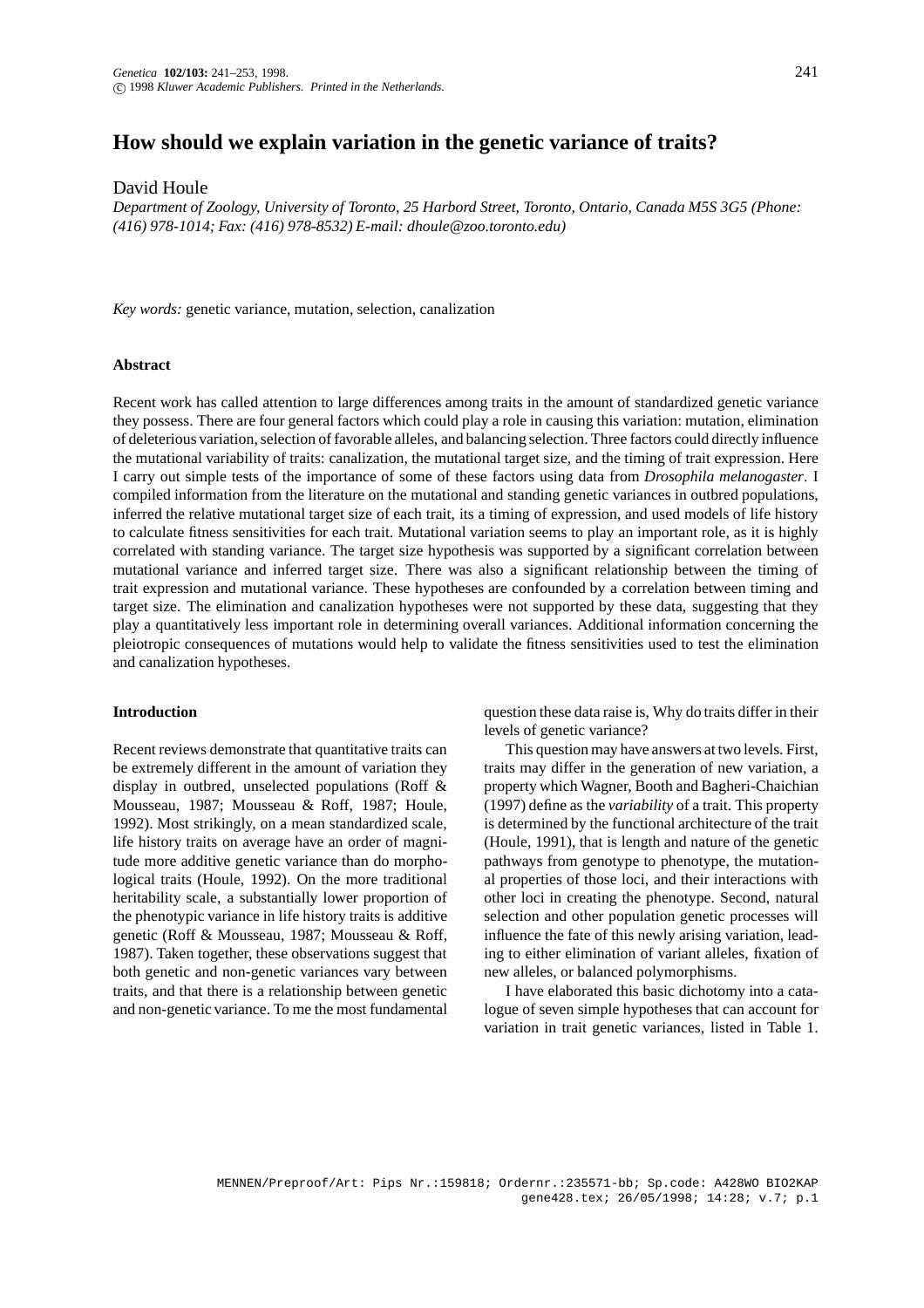|                                                                    | Hypothesis        | Explanation                                                                                        | Predictions                                                                                                                           |
|--------------------------------------------------------------------|-------------------|----------------------------------------------------------------------------------------------------|---------------------------------------------------------------------------------------------------------------------------------------|
| Hypotheses<br>concerning the<br>maintenance of<br>genetic variance | Mutation          | Mutation helps determine standing<br>genetic variance.                                             | $CVM$ positively correlated with<br>$CVA$ .                                                                                           |
|                                                                    | Elimination       | Deleterious alleles influencing more<br>strongly selected traits are more rapid-<br>ly eliminated. | $V_A/V_M$ negatively correlated with<br>fitness sensitivity.                                                                          |
|                                                                    | Selective sweep   | Advantageous alleles on their way to<br>fixation increase genetic variance.                        | No clear prediction. May be more<br>likely if elimination rejected.                                                                   |
|                                                                    | <b>Balance</b>    | Traits differ in likelihood of balanced<br>polymorphism.                                           | No clear prediction. May be more<br>likely if mutation or elimination<br>rejected.                                                    |
| <b>Hypotheses</b><br>concerning mutational<br>variance             | Canalization      | Genotypes that affect the genetic<br>variance of other loci are selected.                          | $CVI$ negatively correlated with<br>fitness sensitivity?                                                                              |
|                                                                    | Mutational target | Traits with complex functional<br>architecture are larger targets for<br>mutation.                 | $CVI$ positively correlated with<br>$CVM$ . CV <sub>M</sub> and CV <sub>I</sub> positively<br>correlated with mutational target size. |
|                                                                    | Timing            | Traits expressed later in life inherit<br>variation from earlier stages.                           | $CVM$ and $CVI$ correlated with<br>timing of expression.                                                                              |

*Table 1*. Hypotheses that can explain differences in genetic variance between traits

The first four concern the maintenance of genetic variance per se. The elimination hypothesis is based on mutation-selection balance,where strong selection will eliminate deleterious alleles more rapidly than weak selection. The selective sweep hypothesis is based on the idea that traits differ in the degree to which they are at genetic equilibrium. When a trait is not at equilibrium, advantageous alleles on their way to fixation can temporarily create much larger amounts of genetic variance than deleterious alleles maintained by mutation-selection balance. If a steady supply of mildly advantageous mutants sweep through the population, this can lead to a stable, high level of genetic variance (Kimura & Ohta, 1971; Bürger, 1993). The balance hypothesis holds that traits differ in their propensity to support balanced polymorphisms. For example, Rose (1982) proposed that traits which are strongly selected will often be involved in trade-offs with other traits, leading to an enhanced probability of balanced polymorphisms, a conclusion opposite to that predicted by the elimination hypothesis.

The mutation hypothesis simply asserts that levels of variation are related to the amount of mutational variance a trait experiences. This may obviously be the case under mutation-selection balance if mutation and selection do not have precisely complementary effects. Less obviously, a large supply of new variation may also lead to more rapid selective sweeps. Even if balancing selection is an important factor preserving variation, mutation may still play a causal role if the conditions favoring such polymorphisms change frequently, leading to the loss of old polymorphisms and the gain of new ones.

The final three hypotheses concern processes that can determine the levels of mutational variance. The canalization hypothesis proposes that selection on trait variation may also lead to the fixation of modifiers that alter the effects of alleles at other loci, leading to canalization or decanalization of traits (Waddington, 1957; Lande, 1980; Wagner, Booth & Bagheri-Chaichian, 1997). The mutational target hypothesis notes that each gene which is capable of affecting trait expression will be the target of independent mutational events. Thus, traits with complex functional architectures are influenced by many loci, and hence affected by mutational damage in a relatively large proportion of the genome (Houle, Morikawa & Lynch, 1996). The timing hypothesis proposes that the expression of a trait later in life will display more variance than the same trait early in life, due to the cumulative effects of the same allelic variants. The mutational target and timing hypotheses for variation in variance are related by the assumption that variance in a trait is compounded from variance in the more-or-less independent component processes that influence trait expression. They are also to some extent confounded with each other, as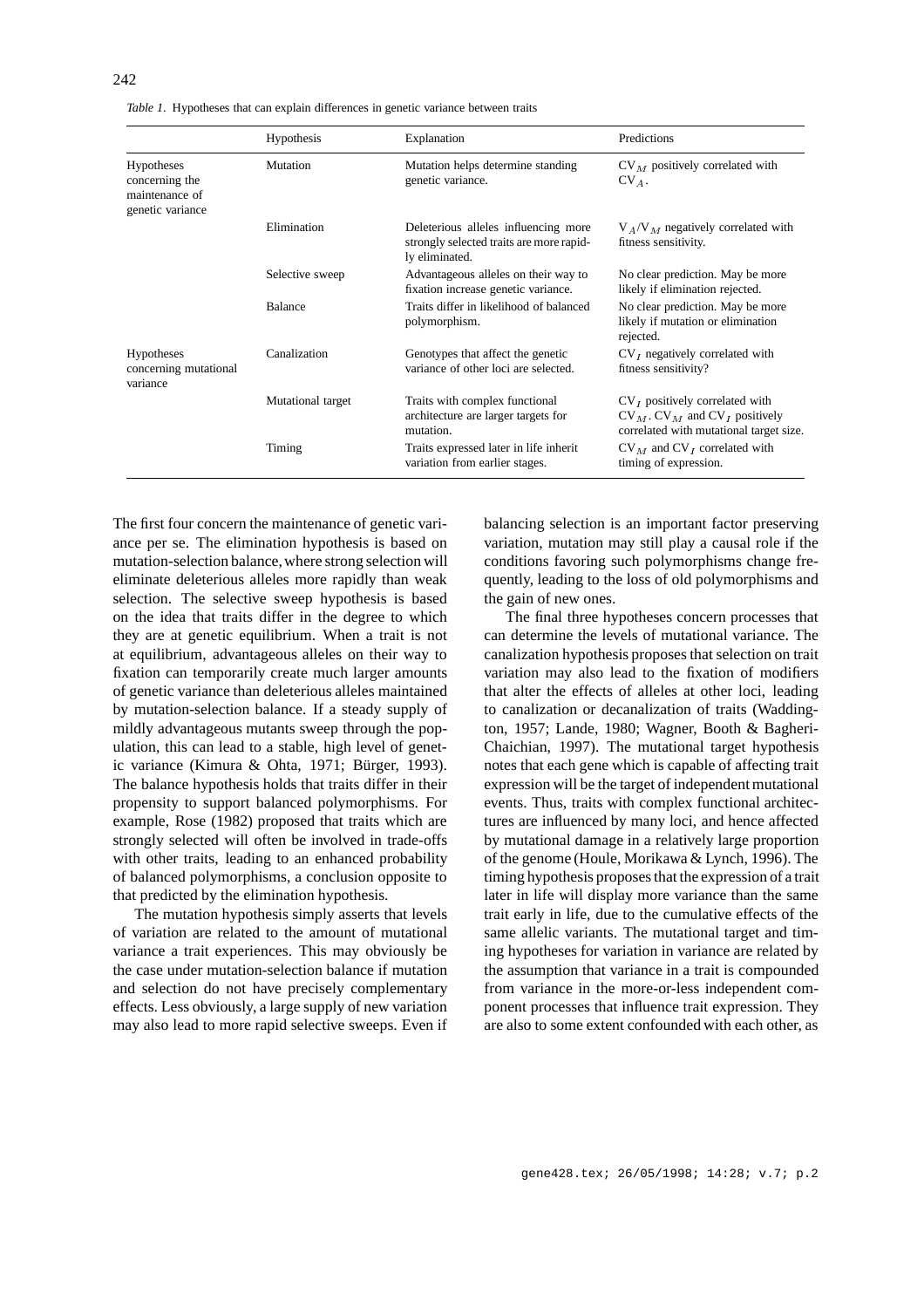Both of these variance-compounding processes could in theory be balanced by the evolution of canalization. In this context, canalization would take the form of non-independence in trait expression that would damp out the effects of component or earlier events. A well-known example is compensatory growth in mammals, where variance in growth rate early in life tends to be compensated for by later variation in growth as maturity approaches (Riska, Atchley & Rutledge, 1984). On the other hand, other processes also lead to the evolution of target size, such as gene duplication and divergence. Mutational target size may also be increased through the evolution of condition dependence (Rowe & Houle, 1996).

It is important to note that these seven hypotheses for variation in genetic variances are not exclusive. All can be correct to some degree, although the elimination, selective sweep and balance hypotheses cannot simultaneously apply to the same loci. Although it is possible that all the hypotheses are correct, three have been advocated as primary by different research groups in recent years. The elimination hypothesis is the basis for the traditional explanation of the low heritability of life history traits (Falconer, 1981; Roff & Mousseau, 1987; Mousseau & Roff, 1987). The idea is that all else being equal, stronger selection will lead to lower levels of genetic variance than weak selection.

I recently showed that the additive genetic coefficients of variation of life-history traits are much larger than those of morphological traits, inconsistent with the simplest versions of the elimination hypothesis (Houle, 1992). This led me to propose the mutational target hypothesis as the primary explanation for the levels of variation. Consistent with this, the coefficient of mutational variance of life history traits is significantly larger than for morphological traits (Houle, Morikawa & Lynch, 1996).

Finally, the canalization hypothesis has recently been championed by Stearns and Kawecki (1994; Stearns, Kaiser & Kawecki, 1995), on the basis of their studies of the effects of single P-element insertions in *Drosophila melanogaster*. They showed a negative correlation between the fitness sensitivity of a series of life-history traits and the genetic variance generated by insertions. The same relationship was also observed between sensitivity and environmental

In this paper, I will use data from *Drosophila melanogaster*to test predictions of five of the hypotheses listed in Table 1. *D. melanogaster* is the best choice for these comparisons because three types of data on trait variances and variabilities are available for a number of traits: 1) the amount of variation produced by a transposable element insertion  $(V<sub>I</sub>)$ ; 2) the rate that trait variance increases as a result of spontaneous mutations  $(V_M)$ ; and 3) the standing additive genetic variance in outbred populations  $(V_A)$ . In order to compare traits measured in different units, I chose to place each of these estimates on a mean standardized scale as a coefficient of variation (CV), as the strength of selection against variant genotypes is often determined relative to the mean. Also of interest is the ratio  $V_A/V_M$ , which is the number of generations of mutation required to supply the observed trait variances. Under mutation-selection balance, this corresponds to the average persistence time of a cohort of mutations introduced in the same generation (Crow, 1979; Houle, Morikawa & Lynch, 1996). The results of these tests support the mutation, mutational target, and timing hypotheses, and suggest that neither the canalization nor elimination hypotheses have quantitatively dominant effects on trait mutational or standing variances.

# **The data**

Tables 2 and 3 show the data used for each of the 10 traits for which at least some data on mutational variances are available. A number of these traits require definition. Fitness is an index based on several generations of competition between homozygous wild-type flies and heterozygotes for a marked, recessive lethal bearing chromosome (Sved & Ayala, 1970; Houle et al., 1992). It summarizes variation in most aspects of life history under competitive conditions in the laboratory. Viability is the probability that a fly survives from egg to adulthood. Productivity is the number of adult flies produced by a mated female, and thus measures viability times fecundity. Size was measured as dry weight in the study used to estimate  $CV<sub>I</sub>$  (Stearns, Kaiser & Kawecki, 1995), but as wing length by the studies used to estimate  $CV<sub>M</sub>$  and  $CV<sub>A</sub>$  (see Houle, Morikawa & Lynch, 1996 for references).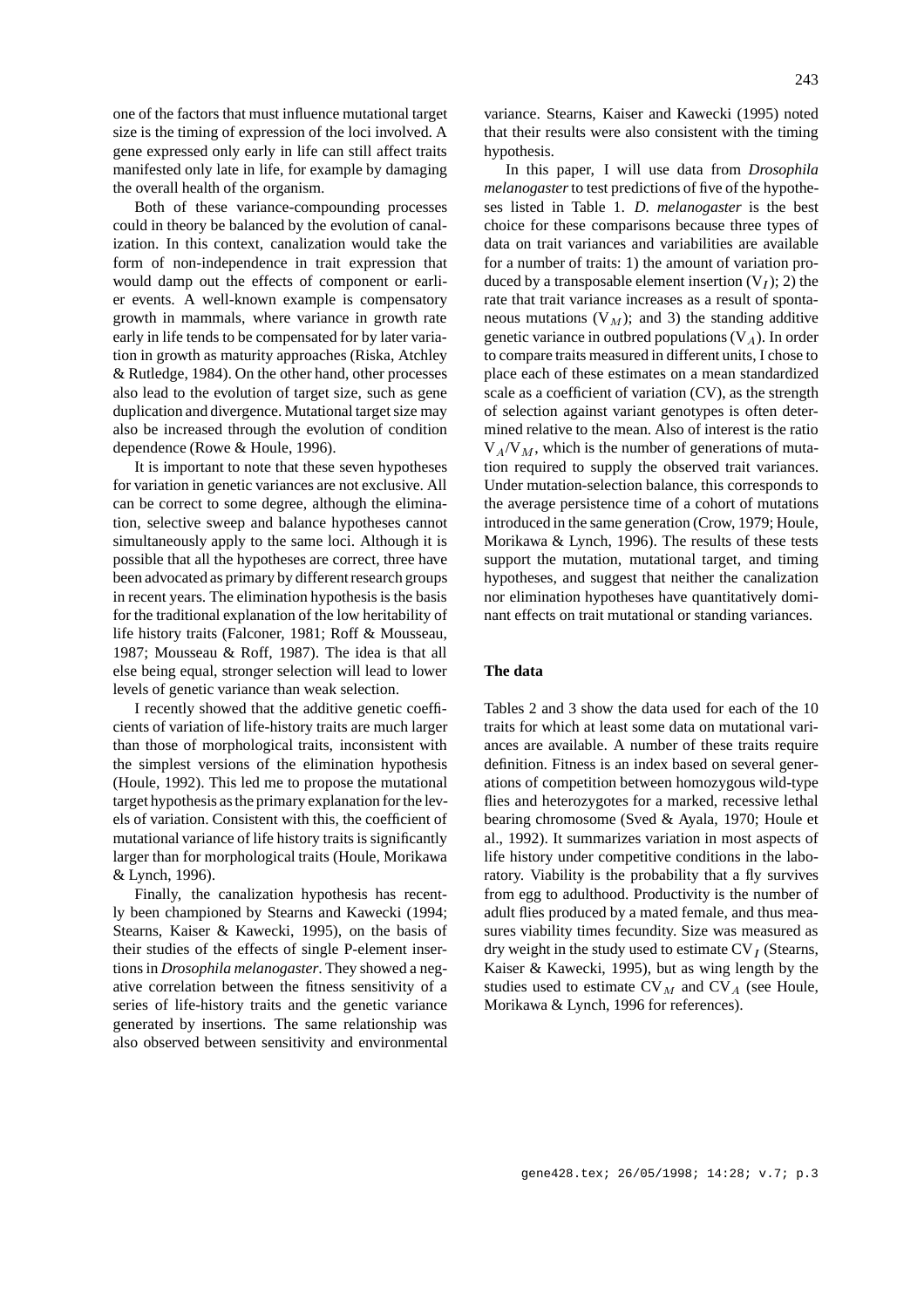| Trait                                | CV <sub>M</sub> | $CV_I$ | $CV_A$ | $V_A/V_M$ | Time           | Target size    |
|--------------------------------------|-----------------|--------|--------|-----------|----------------|----------------|
| Abdominal bristles                   | 0.24            | 2.04   | 6.11   | 646.01    |                |                |
| Sternopleural bristles               | 0.39            | 3.01   | 7.38   | 367.97    |                |                |
| Adult size <sup><math>a</math></sup> | 0.14            | 1.92   | 1.54   | 127.91    |                | $\overline{c}$ |
| Development time                     | 0.43            | 1.20   | 2.47   | 33.72     |                | 2              |
| Viability                            | 1.57            | 38.50  | 10.40  | 43.75     |                | 3              |
| Early fecundity                      | 1.22            | 19.74  | 8.81   | 52.12     | $\overline{c}$ | 4              |
| Late fecundity                       | 2.56            | 50.46  | 28.79  | 126.23    | 3              | 4              |
| Longevity                            | 1.35            | 14.44  | 9.06   | 45.22     | 3              | 4              |
| Productivity                         | 2.24            |        |        |           | $\overline{c}$ | 4              |
| <b>Fitness</b>                       | 4.15            |        |        |           | $\overline{c}$ | 5              |

*Table 2*. Trait variation, mutational target size, and timing of expression

 $\alpha$  Variation in adult size was assessed from wing dimensions, except for CV<sub>I</sub>, where dry weight was used.

*Table 3*. Fitness sensitivities, resulting from 1% and 10% changes for each trait

| Trait                            | 1%<br>no |      | 10%                      |       |
|----------------------------------|----------|------|--------------------------|-------|
|                                  |          |      | no                       |       |
|                                  | tradeoff | Roff | tradeoff                 | Roff  |
| Abdominal bristles               | 0.03     | 0.03 | 2.94                     | 2.94  |
| Sternopleural bristles           | 0.04     | 0.04 | 4.19                     | 4.19  |
| Wing length $-$ growth           | 2.96     | 2.98 | 27.10                    | 27.27 |
| Wing $length - development$ time | —        | 0.04 | $\overline{\phantom{0}}$ | 4.66  |
| Development time                 | 1.00     | 0.05 | 9.52                     | 4.49  |
| Early fecundity                  | 0.96     | 1.13 | 9.63                     | 11.18 |
| Late fecundity                   | 0.04     | 0.00 | 0.37                     | 0.03  |
| Longevity                        | 0.00     | 0.00 | 0.03                     | 0.00  |
| Viability                        | 1.00     | 1.13 | 10.00                    | 11.21 |
| productivity, fitness            |          |      |                          |       |

# *Variation and variability*

The variation data are summarized in Table 2. Three types of data on trait variation will be used in this paper. First, data on mutational coefficients of variation (expressed as a percentage of the mean,  $CV_M$  =  $100\sqrt{V_M/X}$ ) and the corresponding standing additive genetic coefficients of variation  $(CV_A)$  are taken from Houle, Morikawa and Lynch (1996). In that paper, we lumped all data on fecundities into single  $CV<sub>M</sub>$  and  $CV<sub>A</sub>$  values. To examine the relationship between selection and trait variances, it may be more appropriate to examine age-specific fecundities. Following Stearns and Kawecki (1994), I split the fecundity schedules into days 1–14 of adult life as early fecundity, and days 15–40 as late fecundity. Coefficients of variation were calculated by taking median values estimated during the appropriate period. Data on lifetime fecundity was dropped from the analyses.

In Houle, Morikawa and Lynch (1996), we did not include estimates of  $CV<sub>M</sub>$  for development time. These data are available based on two analyses of an experiment by Mukai and associates where mutations accumulated in the near absence of natural selection over 60 generations (Mukai & Yamazaki, 1971; Yoshimaru & Mukai, 1985). Mukai and Yamazaki (1971) give the accumulated mutational variance in development time at two generation times, but give the mean development time only as a deviation from the control mean. Yoshimaru and Mukai (1985) report means and variances on a transformed scale  $y = ln(1/d)$ , where d is development time standardized to a control mean of 1, and y the transformed value. These values were used to estimate the mean and variance on the original scale through the following Taylor expansions:

$$
\overline{d} \approx \frac{1 + \frac{V_y}{2} + \frac{V_y^2}{8}}{\exp(\overline{y})} \qquad V_d \approx \frac{V_y + 7\frac{V_y^2}{4}}{\exp(\overline{y})^2}
$$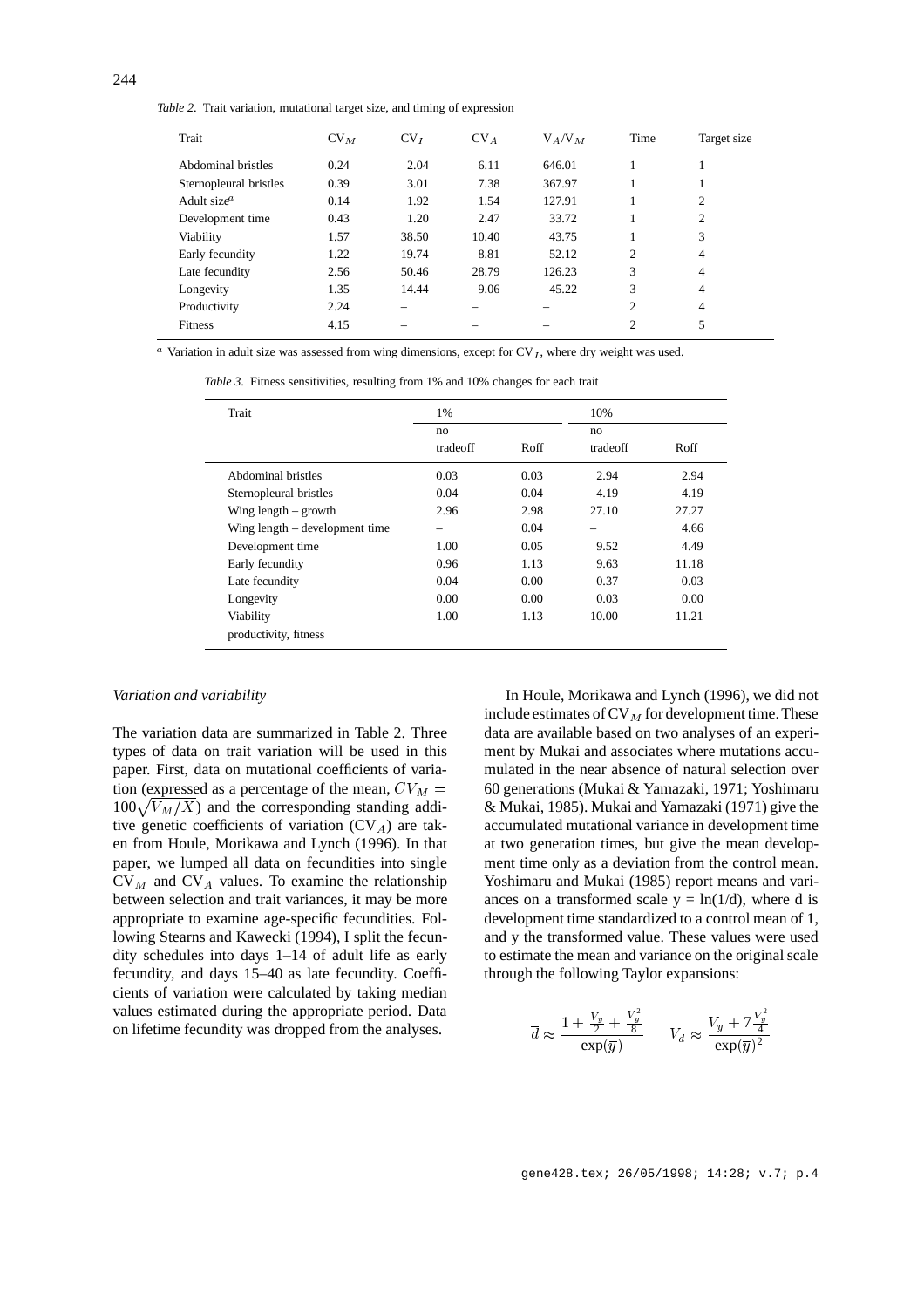To estimate  $V_M$ , the estimates of the variance were regressed on generation time, with the line constrained to pass through the origin.

Data on the genetic variance generated by Pelement insertions  $(V<sub>I</sub>)$  were obtained from four sources (Eanes et al., 1988; Mackay, Lyman & Jackson, 1992; Stearns, Kaiser & Kawecki, 1995; Lyman et al., 1996). If insertions cause a change in the mean of the trait, that is positive and negative effects do not balance each other, then these estimates of variation are biased downwards, as it is the control mean that is the appropriate point about which moments should be calculated. Unfortunately, Stearns, Kaiser and Kawecki (1995) give no data on genotypes that contain no new insertions, which would be the appropriate control. Lyman et al. (1996) found variable effects of insertion on trait means, which they attributed to a marker gene inserted along with the P-element in their study. Therefore neither the Stearns, Kaiser and Kawecki nor the Lyman et al., data can be corrected to the variance around the control mean. Accordingly, I have not corrected any estimates for this source of bias. The coefficient of variation for weight was divided by 3 to correct for the fact that weight is proportional to volume (Lande, 1977; Houle, 1992) and allow comparisons with the  $CV<sub>M</sub>$  data available for wing length.

Two studies give useable estimates of  $CV_I$  values for egg-to-adult viability (Eanes et al., 1988; Lyman et al., 1996). Eanes et al. (1988) reported data on egg-toadult viability for males carrying varying numbers of unselected P-inserts on the X-chromosome. Therefore, the among-line genetic variance includes a contribution from the variance in insertion number, as well as the desired variance of the effect of insertions. In this data set, the mean number of insertions was 3.26, with a variance of 8.52. The among-line variance,  $V_l$ , was corrected to correspond to the variance due to a single insertion,  $V_a$ , as

$$
V_a = \frac{V_l - 8.52a^2}{3.26} \ ,
$$

where *a* is the average homozygous effect of an insertion, about 1% for this data set. The data of Lyman et al. (1996) make it clear that the X chromosome contributes substantially less variance per insertion than the two autosomes. To get a single combined estimate of  $CV<sub>I</sub>$  for viability, Eanes et al.'s estimate was combined with the data of Lyman et al. (1996) for the Xchromosome. The autosomal and X-chromosome estimates were averaged by weighting the two autosomes twice as heavily as that for the X, to compensate for the difference in size between chromosomes.

Mackay, Lyman and Jackson (1992) report data on  $V_M$  per insertion due to homozygous P-element insertions on the third chromosome for sternopleural and abdominal bristles. These were averaged with the estimates from Lyman et al. (1996). Mackay, Lyman and Jackson also measured the relative viability of these lines, but unfortunately there was a non-linear relationship between viability and insertion number, which makes it difficult to extrapolate their results to a comparable estimate of the variance in effect of a single insertion.

# *Target size and timing of expression*

Also shown in Table 2 are indices of mutational target size and timing of expression. For timing, traits are readily classified into those determined at eclosion (development time, bristle traits, viability, wing length), early in adulthood (early fecundity, productivity, fitness), and late in adulthood (longevity and late fecundity).

Inferring the mutational target size of the functional architecture underlying traits is more problematic as we have little direct information to go on. The ranking of traits shown in Table 2 was derived from the following arguments. Bristle numbers in natural populations are influenced primarily by known neurogenic loci (Lai et al., 1994; Long et al., 1995). In addition, they are affected by alleles with large effects on growth (i.e., *bobbed*). While this may be hundreds or possibly thousands of loci, it is nevertheless probably a subset of loci active during the larval phase. These traits are assigned the lowest index of target size, 1. Body size and development time should be more complex, because all loci that potentially have effects on larval growth rate and the timing of pupation will influence both traits, and growth rate must be influenced by many aspects of metabolism, development, and behavior. In addition, development time must be influenced by additional genes determining the timing of eclosion. On the other hand, wing length is also influenced by genes involved in the development of the wing per se. Therefore, these traits are both assigned rank 2.

Direct evidence from saturation mapping of portions of the *D. melanogaster* genome suggest that approximately 5,000 genes are capable of mutating to recessive lethal alleles (Judd, Shen & Kaufmann, 1972), so this sets a lower limit to the target size of viability. The mutational correlation between devel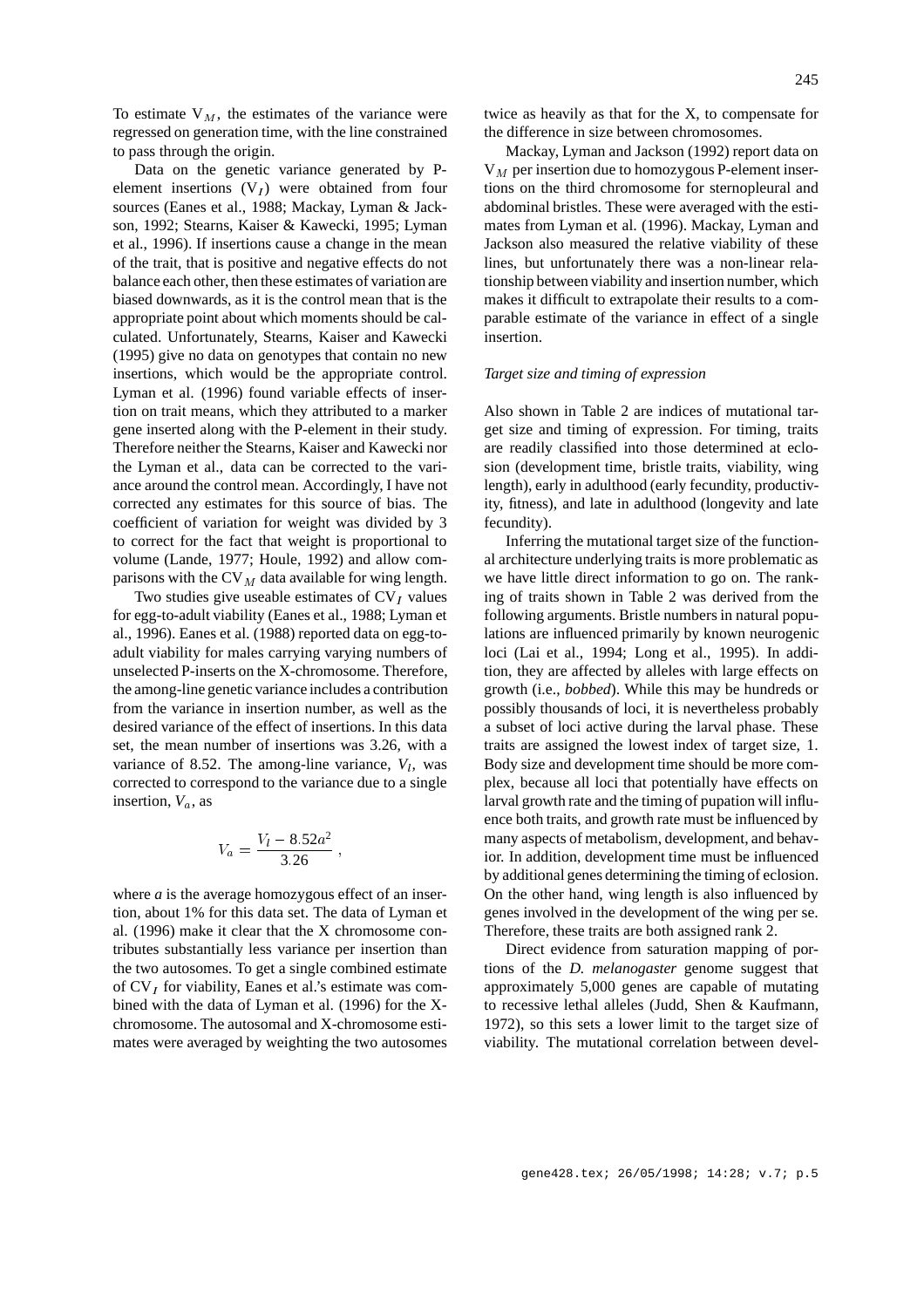opment time and viability is not significantly different than 1 (Mukai & Yamazaki, 1971; Yoshimaru & Mukai, 1985), arguing that they share a large proportion of loci with small effects on each. Any locus that influences growth rate is likely to have an effect on viability, as well, because this must affect competitive ability and development time, as noted above. On the other hand, there are likely to be loci influencing viability that are not involved in growth rate. This suggests that viability is both genetically complex and more complex than development time and size.

A large number of studies make clear that fecundity is strongly dependent on growth rate and size in *D. melanogaster* (Roff, 1981; Zwaan, Bijlsma & Hoekstra, 1995). Similarly, it seems very likely that many loci with effects on viability have pleiotropic effects on condition, and therefore on fecundity as well. In addition, there are a large number of loci uniquely involved in oogenesis, and probably some additional functional architecture unique to more general aspects of adult metabolism and physiology. This argues for a higher target size ranking for fecundity than viability. It has been argued that more loci may be involved in determining fecundity late in adult life that early in life. This seems unlikely, as it is difficult to imagine what genetic pathways could be involved in egg production late in life than are not involved early in life. This is supported by the high positive mutational correlation between fecundity early and late in life (Houle et al., 1994). I therefore ranked fecundity at both times as equally complex. By these arguments, productivity, the product of female fecundity times the viability of her offspring, should be ranked the same as fecundity per se.

A similar argument to that for fecundity argues that adult lifespan should be influenced by genes active in the pre-adult period affecting growth and viability. In addition, there are certainly additional processes involved in adult metabolism and maintenance, as noted above. Some of these may not affect fecundity. The pathways involved in oogenesis that affect fecundity probably do not all affect longevity. The balance of these factors is unclear, so I ranked longevity as equal in target size to fecundity and productivity.

Finally, every locus in the genome must be capable of influencing fitness, so fitness is given the top complexity rank of 5.

#### **Fitness sensitivities**

I calculated fitness sensitivities  $(\Delta w)$  for each of the traits with mutational data, using a similar approach to Stearns and Kawecki (1994). Stearns and Kawecki intentionally utilized a life history model that did not incorporate fitness component tradeoffs created by pleiotropic effects, which I call the 'no tradeoffs' model. With this model, Stearns and Kawecki showed that their ranking of the fitness sensitivities was robust to reasonable alterations in juvenile and adult mortality, and to the definition of fitness as  $R_0$  or r. On the basis of this, they implied that their fitness sensitivities would hold up to other sorts of changes in assumptions. I also calculated fitness sensitivities with Roff's (1981) model of *D. melanogaster* life history. This differs from the 'no tradeoffs' model principally in assuming that development time and adult size are functionally related. I also used a model based on laboratory culture of *D. melanogaster* (Houle and Rowe, unpublished) that yielded very similar results to the Roff model.

# *Life history models*

Fitness in the Stearns and Kawecki model was calculated as

$$
R_0 = e^{-m_j \alpha} c w \int\limits_{2}^{\omega} e^{-m_a x} F(x) dx ,
$$

where  $m_j$  is the daily mortality during the pre-adult period,  $m_a$  is the daily mortality rate during the adult period,  $\alpha$  is the development time from egg to adulthood,  $\omega$  is the maximum adult life span,  $w$  is weight,  $c$ is a constant determining the proportionality between weight and lifetime fecundity, and *F(x)* is proportional to the fecundity on day *x* of adult lifespan. The daily fecundity function is

$$
F(x) = [1 - e^{-b(x-2)}]e^{-ax}
$$

(MacMillan, Fitz-Earle & Robson, 1970; Roff, 1981), where *a* and *b* are constants determining the shape of the fecundity schedule. These were assumed to have the values  $a = 0.12$  and  $b = 0.45$ . Since fecundity is linear with the product *cw*, the numerical values of these variables do not affect fitness sensitivities. To obtain the fitness sensitivity of wing length, weight was assumed to be proportional to the cube of length. To calculate sensitivities, the baseline values  $\alpha = 10$ ,  $\omega = 40$ ,  $m_j = 0.1$ , and  $m_a = 0.2$  were assumed.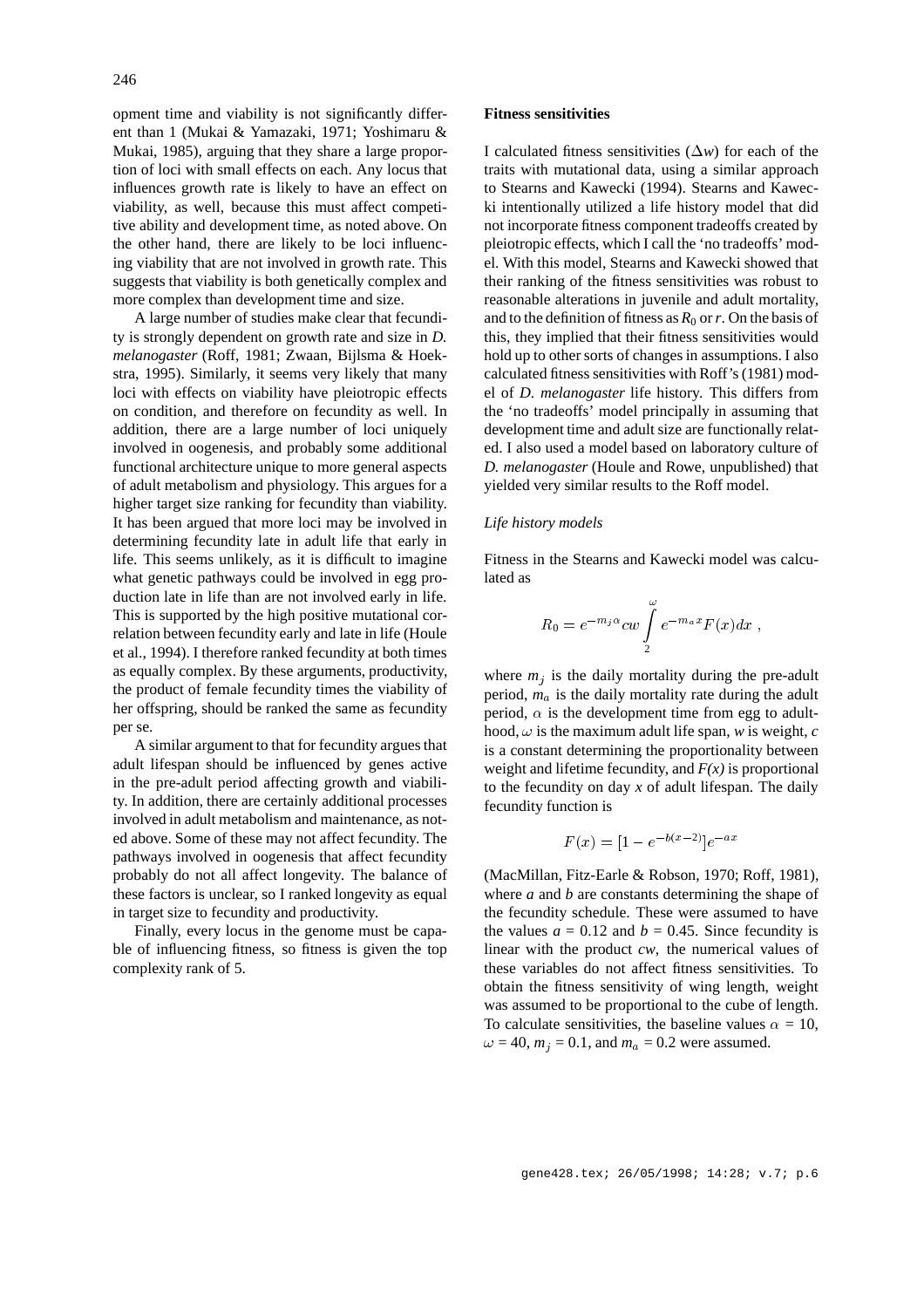The Roff model has two major differences from the Stearns and Kawecki model. First, r is used as the measure of fitness, obtained from the relation

$$
e^{-m_j\alpha}cw\int_2^{\omega}e^{-r(x+\alpha)}e^{-m_ax}F(x)dx=1.
$$

Second, size is assumed to depend on development time as  $w = g(\alpha - p)$ . This creates a trade-off between development rate and size. The value of *p* was assumed to be 1.59, and *g* given the baseline value of 0.3125. This tradeoff creates an intermediate optimum development time, which was found numerically to be approximately 8.02 days for the baseline parameter values. In order to yield comparable sensitivities to the 'no trade-offs' model, the population growth rate was calculated over a period of 14.44 days, the generation time (Stearns, 1992) calculated using the baseline parameters.

#### *Calculating fitness sensitivities*

A sensitivity is defined as the percentage alteration in fitness resulting from a given proportional change in a trait. If fitness is a linear function of trait value, then relative sensitivities are not affected by the size of the change in the trait. This assumption is not seriously violated for the five traits used by Stearns and Kawecki in the 'no tradeoffs' model; however, it does not apply to bristle numbers or development time in the Roff model. Therefore, in addition to the sensitivities to a 10% change given in Stearns and Kawecki, I also calculated sensitivities to 1% change in trait values.

The fitness sensitivities for the life history traits are shown in Table 3. In each case, these were calculated by changing the trait value in the direction most detrimental to fitness. For development time, only lengthening development time had a negative impact on fitness for the 'no tradeoffs' model, while in the Roff model shortening development time was most costly. Longevity was decreased by changing the value of  $\omega$  from 40 to 36 days, which was the approach used by Stearns and Kawecki (T. J. Kawecki, pers comm.). This mimics a 10% change in lifespan under ideal laboratory conditions where extrinsic mortality is low.

For early and late fecundity, the sensitivities calculated by Stearns and Kawecki (1994) were incorrect. Instead of reducing fecundity throughout the defined period by 10%, they assumed that fecundity was reduced by 10% from days 4-14 for early fecundity, and by 10% from days 30-40 for late fecundity (T. J. Kawecki, pers comm.). These assumptions lead to substantial underestimates of the sensitivities for these traits, because the trait is not reduced by a full 10%, and especially given that the fitness sensitivities of the earliest days are the largest.

In addition to these traits intimately involved in life history, I also estimated the fitness sensitivities of abdominal and sternopleural bristle numbers from the results of Nuzhdin, Fry and MacKay (1995). These authors assumed that the fitness function of both traits was Gaussian ( $w(x) = exp[-(x-\theta)^2/(2Vs)]$ , where  $\theta$  is the trait optimum, and  $V<sub>s</sub>$  is the strength of selection). Nuzhdin, Fry and MacKay estimated that  $V_s=$ 51 for sternopleural bristle numbers, and  $V_s = 77$  for abdominal bristles. I assumed that the trait optimum,  $\theta$ , was equal to the control population mean; 15.35 for sternopleural, and 15.4 for abdominal bristles. Two other recent studies using the same fitness model gave estimates of  $V<sub>s</sub>$  which flank these: García-Dorado and González (1996) estimated that  $V_s = 124$  for abdominal bristle number, and Mackay, Lyman and Hill (1995) estimated  $V_s$  = 24 for abdominal bristles and  $V_s$  = 6 for sternopleurals. These latter estimates are likely too low, as the rate of divergence of inbred lines was used to derive the estimates, and the lines diverged in a nonlinear fashion not fully explicable by selection, mutation and drift alone (Mackay, Lyman & Hill, 1995). The results of my analysis are insensitive to the actual values of  $V_s$  in this range (results not shown).

#### *Examining the sensitivities*

The two life history models generally gave comparable results with the important exception of size and development time, which were assumed to be involved in a tradeoff in the Roff model. In the 'no tradeoff' model, the fitness sensitivity of development time is entirely due to its high correlation with total juvenile mortality. If juvenile mortality is assumed to be unrelated to development time, the sensitivity of fitness to changes in development time drops to 0. Both models allow size to be altered by, in effect, reducing growth rate. In this case, there is no tradeoff and size has the highest sensitivity of any trait in the model. The Roff model, in linking development time and size, allows another route to altering size through changes in development time. With the tradeoff, any change in development time is partially compensated for: shorter development lowers mortality and decreases generation time; longer development increases size and fecundity. The result of this simple and well-justified (Roff, 1981; Zwaan, Bijlsma & Hoekstra, 1995) change to the no-tradeoffs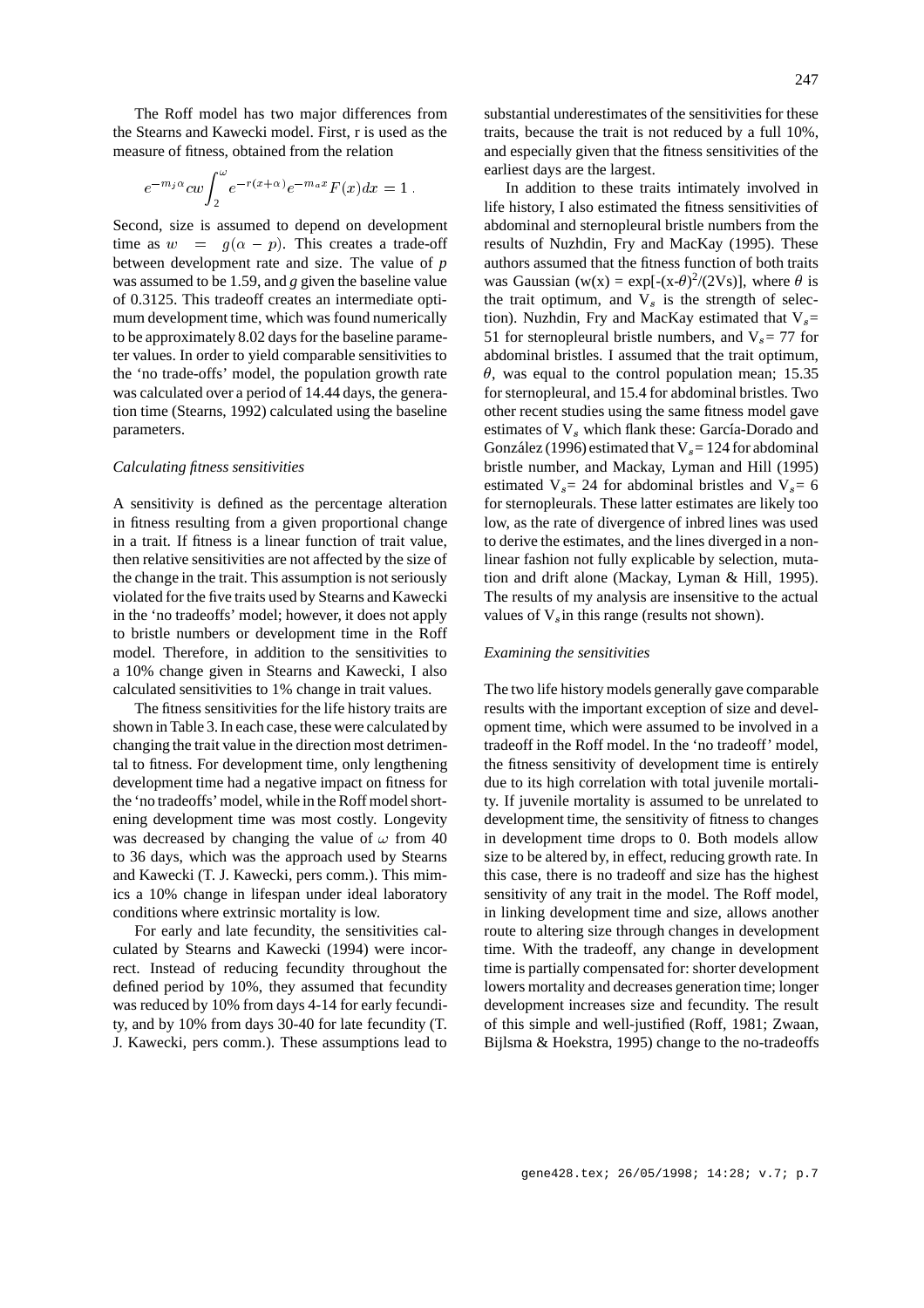*Table 4*. Spearman rank correlations of variation and sensitivities

|                             | Target size | CV <sub>M</sub> | CV <sub>I</sub> | $CV_A$            | $V_A/V_M$ | $1\% \Delta w_{n-t}$ | $1\% \Delta w_{Roff}$ |
|-----------------------------|-------------|-----------------|-----------------|-------------------|-----------|----------------------|-----------------------|
| Timing                      | $0.82**$    | $0.68*$         | 0.62            | $0.66^a$          | $-0.16$   | $-0.34$              | $-0.38$               |
| Target size                 |             | $0.85***$       | $0.67^a$        | 0.67 <sup>a</sup> | $-0.52$   | 0.13                 | 0.10                  |
| CV <sub>M</sub>             |             |                 | $0.83***$       | $0.93***$         | $-0.55$   | 0.06                 | $-0.09$               |
| CV <sub>I</sub>             |             |                 |                 | $0.95***$         | $-0.10$   | $-0.22$              | $-0.29$               |
| $CV_A$                      |             |                 |                 |                   | $-0.24$   | $-0.35$              | $-0.48$               |
| $V_A/V_M$                   |             |                 |                 |                   |           | $-0.35$              | $-0.14$               |
| 1% $\Delta$ W <sub>nt</sub> |             |                 |                 |                   |           |                      | $0.86***$             |

 $\alpha$  0.05  $\lt$  P  $\lt$  0.10; \* P  $\lt$  0.05; \*\* P  $\lt$  0.01; \*\*\* P  $\lt$  0.001.

model is the conversion of high sensitivity traits into low sensitivity ones.

The issue of what life-history model is most appropriate is complex. To test the elimination hypothesis, we should use the model that best reflects the total average fitness impact of alleles influencing the trait, as this controls their rate of elimination from the population. For traits, that have a small direct impact on fitness, this can lead to large discrepancies between sensitivities calculated with different assumptions.

For the canalization hypothesis, the most relevant model is one that reflects direct fitness effects of the trait, as well as pleiotropic effects that are functionally inseparable from the trait. This is because one of the possible outcomes of canalization is that some pleiotropic effects are minimized, while others are left intact. An example of a pleiotropic effect that seems necessary is in the 'no tradeoffs' model, where Stearns and Kawecki (1994) assumed that a change in development time affects total juvenile mortality by changing the time a fly is at risk of death before becoming an adult. It is reasonable that this pleiotropic effect of development time on juvenile mortality is a necessary one, particularly under natural conditions where there are many sources of extrinsic mortality that are beyond the evolutionary control of the organism. Therefore, the fact that fitness sensitivity of development time in their model depends entirely on this pleiotropic effect is reasonable, even though development time per se is unselected in the models with  $R_0$  as the fitness criterion. I have chosen to explore the Roff model in addition to the 'no tradeoffs' model because I think it is also likely that the pleiotropic effect of development time on size is a necessary one, because there is ample evidence for a trade-off between development time and size. It is also likely that a change in growth rate also has a pleiotropic or plastic effect on development time, but this effect is not included in the Roff model.

In addition, I assume that deleterious changes in size are most likely to occur through changes in growth rate rather than development time per se.

# **Testing the hypotheses**

Table 4 gives the Spearman rank correlation coefficients between each of the predictor and dependent variables in this study. Because small mutational effects are probably typical of mutations that contribute substantially to genetic variance in natural populations, the fitness sensitivities used to calculate the correlations shown utilized the 1% values given in Table 3. The generally high positive correlations among the coefficients of variation must be interpreted cautiously as they are potentially inflated by autocorrelation, because they are standardized by similar mean values. On the other hand, if variances do scale with the trait mean, then standardization by mean is appropriate, because it eliminates autocorrelation based on the measurement scale.

The strongest correlation is between  $CV_A$  and  $CV<sub>M</sub>$  (r<sub>s</sub> = 0.95, P = 0.0009, 8 df), which tends to confirm the hypothesis that mutation is an important factor determining standing variance. This relationship is shown in the upper panel of Figure 1.

The lower panel of Figure 1 shows the similarly strong relationship between CV<sub>M</sub> and CV<sub>I</sub> ( $r_s = 0.83$ ,  $P = 0.01$ , 8 df). With just the CV<sub>I</sub> values from Stearns, Kaiser and Kawecki (1995), the correlation is similar, but not significant ( $r_s = 0.80$ ,  $P = 0.10$ , 5 df). This suggests that  $CV_M$  and  $CV_I$  may be measuring the same thing. Stearns and Kawecki (1994; Stearns, Kaiser & Kawecki, 1995) interpreted  $CV_I$  as being influenced solely by canalization, but the correlation with  $CV<sub>M</sub>$ suggests that this is not correct. Because mutations of all kinds can occur in non-functional regions, or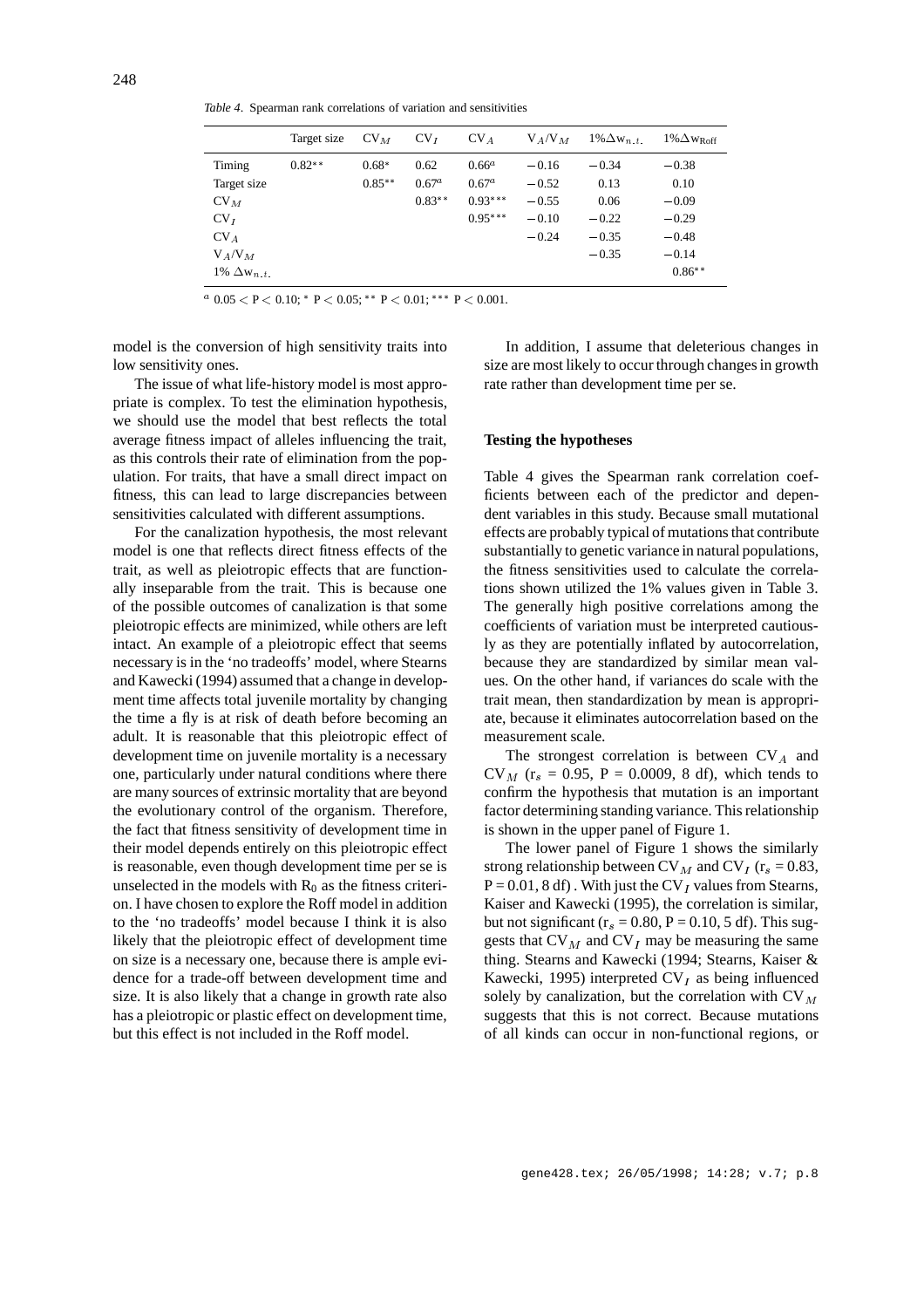

*Figure 1*. Relationship of  $CV<sub>M</sub>$  to  $CV<sub>I</sub>$  and  $CV<sub>A</sub>$ .

regions that are functional but do not affect the trait in question, then  $CV_M$  and  $CV_I$  both estimate the effects of random genetic perturbations on the genome, which must consist of the probability that a mutation hits the mutational target for the trait, multiplied by the average effect of a hit on the trait.

My rankings of target size and timing of expression are related, as shown by the significant positive correlation between them  $(r_s = 0.82, P = 0.004)$ . Both time of expression and target size are significantly positively correlated with  $CV<sub>M</sub>$  and  $CV<sub>I</sub>$  (Table 4). The relationships between  $CV_M$ ,  $CV_I$ , and mutational target size are shown in Figure 2. The relationships between  $CV<sub>M</sub>$ ,  $CV<sub>I</sub>$ , and timing of trait expression are shown in Figure 3. The correlations with the target size index support the mutational target hypothesis, while those with time of expression support the timing hypothesis. The strong correlation between target size and timing makes it difficult to discriminate the two, although the higher and more significant correlations with target size may suggest that the mutational target hypothesis has slightly stronger support. Examination of Figure 3 suggests that the correlations with timing are due to the



*Figure 2.* Relationship between  $CV<sub>M</sub>$ ,  $CV<sub>I</sub>$ , and mutational target size index.



*Figure 3*. Relationship between  $CV<sub>M</sub>$ ,  $CV<sub>I</sub>$ , and timing of trait expression.

differences between characters expressed at eclosion and those expressed later in life.

Despite the differences between the 'no tradeoffs' and Roff life history models, the sensitivities they generate are highly correlated with each other  $(r_s = 0.81$ ,  $P < 0.001$ ). There are no significant correlations between sensitivities for either model and any of the measures of trait variance. Figure 4 shows the relationship of all the measures of trait variation to fitness sensitivities to 1% changes in trait value, calculated with the Roff model. Longevity and late fecundity, which have sensitivities very near 0, were arbitrarily assigned fitness sensitivities of 0.001 for presentation.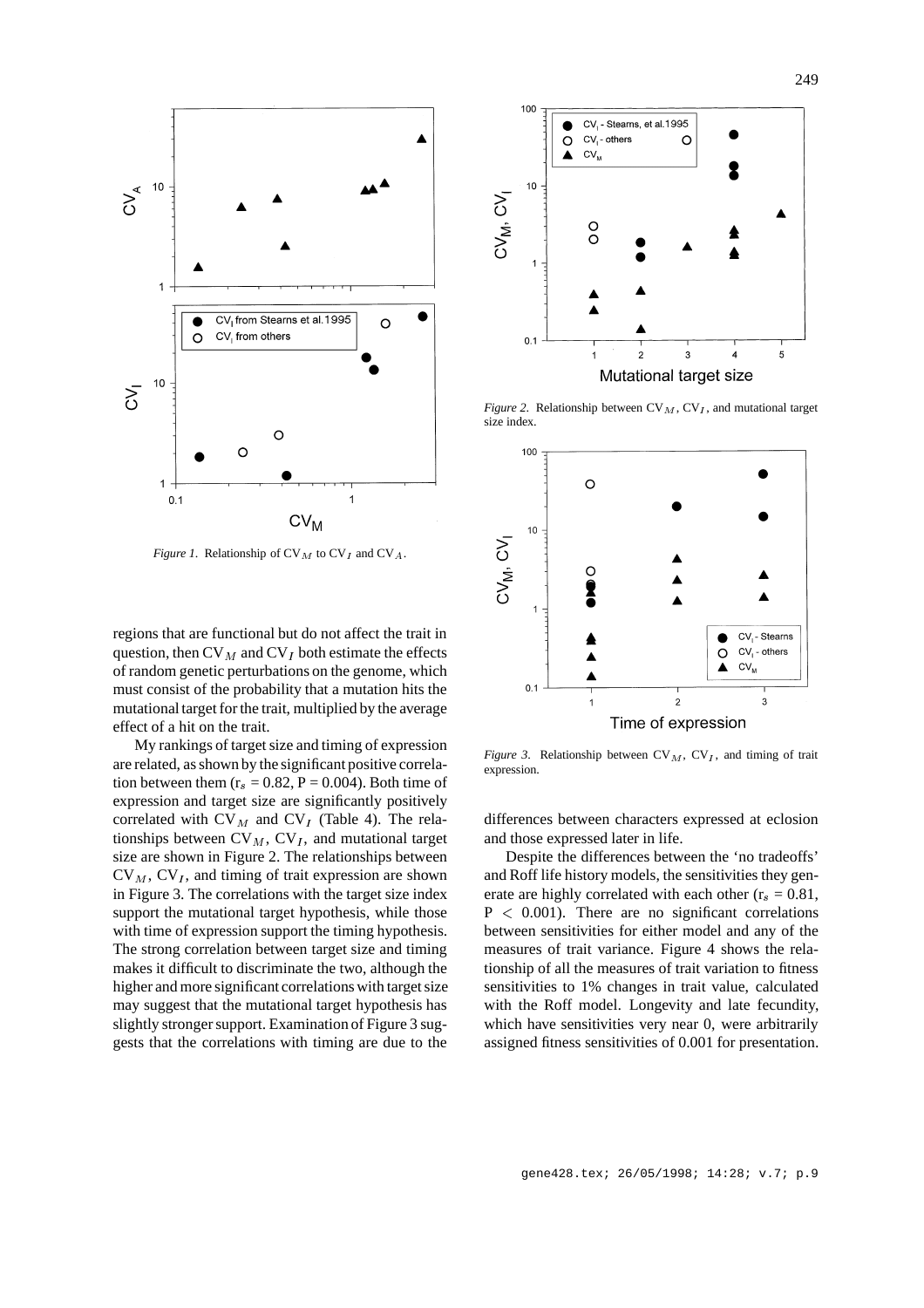

*Figure 4*. Relationship between sensitivities of fitness to 1% change in trait values in the Roff model, and measures of trait variation. Symbols as in Figures 2, 3.

In addition to these sensitivities, a large number of other fitness sensitivity models were also generated as described above, and by varying the baseline parameters (cf. Stearns & Kawecki, 1994). None of these models resulted in significant correlations with any of the dependent variation variables.

A simple expectation of the canalization hypothesis is that traits with higher sensitivities for fitness will be more canalized (Stearns & Kawecki, 1994; Stearns, Kaiser & Kawecki, 1995) . Although, as noted above,  $CV<sub>I</sub>$  does not provide clear-cut information about the average effects of loci required to test the canalization hypothesis directly, canalization could still play a role in determining both CV<sub>I</sub> and CV<sub>M</sub>. However, the lack of relationships between fitness sensitivities and  $CV_I$ and  $CV<sub>M</sub>$  suggest that canalization is not a dominant force in controlling trait variability.

A simple expectation of the elimination hypothesis is that variation created by spontaneous mutation will be eliminated more quickly in traits that are under stronger selection. The lack of a significant relationship between  $V_A/V_M$  and sensitivity therefore casts doubt

on the elimination hypothesis. The two alternatives for the maintenance of variation, the selective sweep and the balance hypotheses, do not yield clear-cut predictions that can be tested with these data.

# *Tests of multiple hypotheses*

Because none of the seven hypotheses in Table 1 are mutually exclusive, it is possible that consideration of several predictors simultaneously would reveal evidence for more than one hypothesis. To test for such effects, I carried out stepwise multiple regression with both entry and removal thresholds set at  $P = 0.15$  (SAS Institute, 1990). All variables except the indices of target size and timing were log-transformed before analysis.

For the two mutational coefficients of variation, the relevant predictor variables are target size, timing, and sensitivities. When  $CV_M$  is the dependent variable, target size is the only variable to enter the model, at  $P = 0.011$ . When timing is omitted from the predictors, the slope for the sensitivities is negative, consis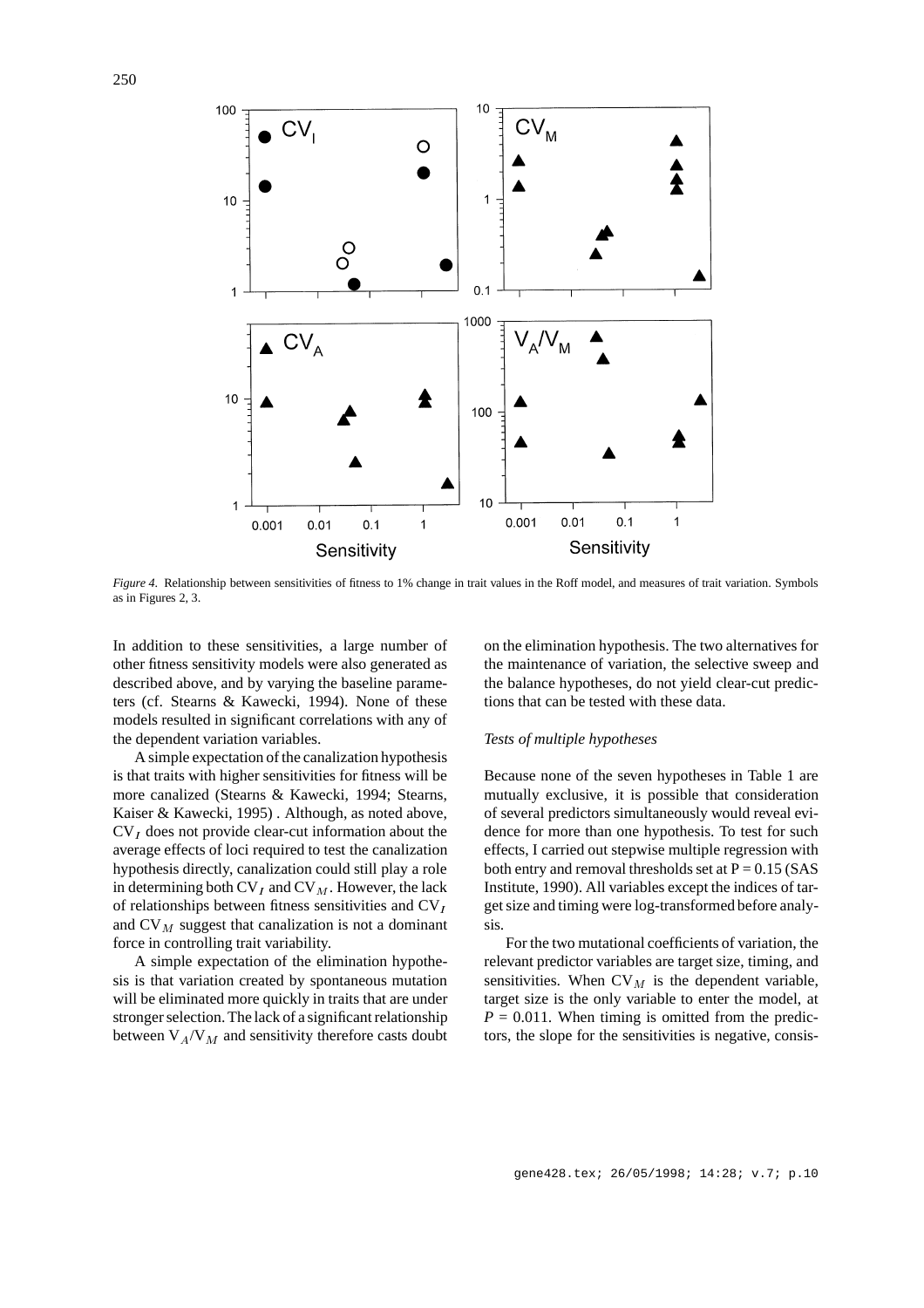tent with the canalization hypothesis, although neither the 'no-tradeoff' nor the Roff sensitivities explain significant variance ( $P = 0.50$  and 0.37, respectively). When  $CV<sub>I</sub>$  is the dependent variable, only target size enters the model, at  $P = 0.002$ . In the full models, the slopes for sensitivities are negative, although they explain very little variance  $(P = 0.42$  and 0.81).

When  $CV_A$  is the dependent variable, then  $CV_M$ can be added to the list of predictor variables. The best model includes  $CV_M$ , at  $P = 0.007$ , but no other predictors. In the full models, the slopes for sensitivities are negative, consistent with the elimination hypothesis, although they explain very little variance ( $P = 0.49$ ) and 0.35). In summary, there is very little evidence that multiple predictors explain more of the variance in  $CV_M$  or  $CV_A$ .

### **Discussion**

The results provide evidence in support of the mutational target or timing hypotheses for the explanation of variation in trait genetic variances. They suggest that the canalization and elimination hypotheses are less important. The chief evidence supporting the mutational target hypothesis is the high correlation between my measure of rank mutational target size and mutational variance.

Confirmatory evidence includes the correlations between mutational, insertional, and standing genetic variances. However, these latter correlations may have been influenced by the fact that standardizing all three variances by trait means can introduce positive covariances among them. The unstandardized variances are certainly autocorrelated due to measurement scale, so comparing variances as a dimensionless quantity is certainly worthwhile. However, any particular standardization technique is not guaranteed to remove all autocorrelation.

The timing hypothesis is also lent credence by these same correlations of mutational and standing coefficients of variation, as the timing of trait expression is correlated with my measure of mutational target size. Although the overall pattern of trait variances seems to be explained more satisfactorily by trait target size (compare, for example, Figures 2, 3), the timing hypothesis seems compelling when applied to the much larger mutational, insertional, and standing genetic variance of late fecundity compared to early fecundity. It is difficult to imagine that different genetic pathways are involved in these two traits, but easy to imagine how the average effect of alleles could be larger for traits expressed later in life. For example, if variation in fecundity is influenced by rates of gain and loss of some limiting resource, then under many circumstances variation will increase over time (Houle, unpublished).

If this is correct, this would mean that the fitness sensitivities for late fecundity are misleading with respect to the elimination hypothesis, as they do not reflect pleiotropic effects on early fecundity. The alternative would be to assume that early and late fecundity have the same fitness sensitivities. Similarly, the true fitness sensitivity of longevity is probably dominated by the pleiotropic effects of mutations on other processes early in life. For longevity, it is difficult to specify what those processes are, so an alternative fitness sensitivity is not easy to derive. This points to a more general problem with fitness sensitivities. The actual fitness sensitivities relevant for the elimination hypothesis are based on all of the pleiotropic effects of alleles, and not just their effects on the trait under study. While it is clear that there is massive pleiotropy among mutations affecting life history traits (Mukai & Yamazaki, 1971; Yoshimaru & Mukai, 1985; Lynch, 1985; Houle et al., 1994), the nature of that pleiotropy is not always clear. The life history models I used include many obviously appropriate pleiotropic interactions (for example between development time and viability, size and fecundity, and, for the Roff model, size with development time), but there are many other possible pleiotropic effects that could be included. For example, mutational effects have positively correlated effects on many life history traits, probably through their effects on overall health of the organism (Houle et al., 1994). In addition, it has been suggested that at equilibrium growth rate and viability, and longevity and fecundity are subject to tradeoffs.

A potential general consequence of large amounts of pleiotropy is that the direct effects of mutations on any trait of interest may be relatively independent of their effects on fitness. This is supported by the rather weak and variable relationship between the effects of P-element insertions on viability and bristle number (Mackay, Lyman & Jackson, 1992; Lyman et al., 1996). Therefore the fitness impacts of alleles affecting different phenotypic traits may be more similar than suggested by the role of the traits studied. If this is so, then the strong relationship between  $CV_A$  and  $CV_M$ , and a weak one between sensitivity and  $V_A/V_M$ , is what one would expect to see under mutation-selection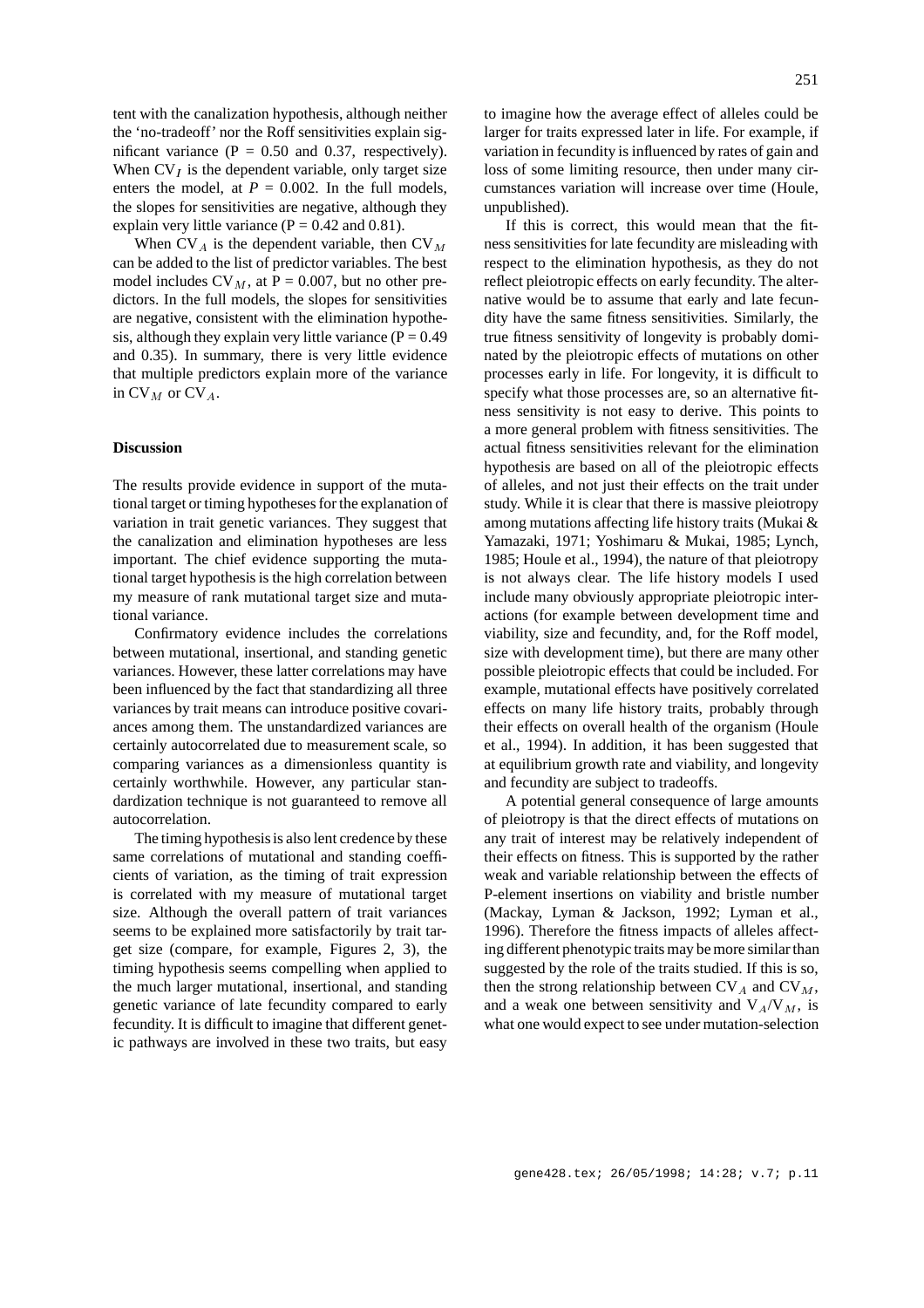balance. Further work on fitness sensitivities in relation to pleiotropic effects would clearly be desirable.

On the other hand, the failure to confirm this prediction of the elimination hypothesis may also favor the alternative hypotheses for the maintenance of genetic variation: selective sweep and balancing selection. Both processes could render levels of genetic variance unpredictable, as a single balanced polymorphism, or a single allele sweeping to fixation, can generate very large amounts of genetic variance.

The canalization hypothesis received little support in this study. There are a large number of differences in data and assumptions between this study, which rejects the influence of canalization, and those of Stearns (Stearns & Kawecki, 1994; Stearns, Kaiser & Kawecki, 1995) who strongly favored it. First, Stearns, Kaiser and Kawecki assumed that insertional variance reflects the variance in effect of loci that affect the trait. This disregards the probable role of mutational target size in influencing the effects of insertions. Second, Stearns, Kaiser and Kawecki made what I believe to be inappropriate assumptions about mutational effects on fecundity, leading to underestimates of the fitness sensitivities for early and late fecundity. Third, additional data on the effects of insertions already in the literature includes two bristle traits with modest sensitivities and low insertional variance, and one trait, egg-to-adult viability, with high sensitivity and high insertional variance, in contradiction to the predictions to the canalization hypothesis. Fourth, their statistical treatment gives a misleading impression of the strength of the correlations between sensitivities and insertional and environmental variances in their data, as they treated traits as fixed effects rather than random ones, as would be appropriate given their hypothesis. The result is pseudo-replication due to the treatment of replicate experiments as independent with respect to their hypothesis. Finally, the conclusion by Stearns, Kaiser and Kawecki that their ranking of fitness sensitivities is robust depends on the pattern of pleiotropy they assumed. One well-supported change to their assumed pattern of pleiotropy, introducing a tradeoff between size and development time, changes development time from a trait with high sensitivity to one with modest sensitivity.

Although the simplest prediction of the canalization hypothesis was not confirmed in this study, theoretical work suggests that this is a naive prediction. Broadly speaking, canalization occurs whenever selection on variances leads to the evolution of modifiers of that variance. This may lead either to decreases or increases

in trait variances, so it is not clear that there is a simple expectation to test. For example, Lande (1980) shows that for fitness functions that are concave upward, alleles that increase the variance of a trait are favored, conditional on the trait mean. In addition, if mutations are biased in direction towards lower fitness, then either canalization or decanalization may result, depending on whether eliminating the alleles or obscuring their effects yields the highest fitness. Even under stabilizing selection which is, a concave downward fitness function, Wagner, Booth and Bagheri-Chaichian (1997) have shown that canalization will be strongest at intermediate strengths of stabilizing selection, rather than with the strongest selection, if mutation-selection balance is responsible for the variance. Given this complicated pattern of expectations, we cannot yet predict the overall patterns we would expect to see if canalization were important during evolution.

Despite this ignorance, I predict that canalization rarely plays a dominant role in determining mutational or standing variances. Modifier selection is in general fairly weak, and there are a large number of other processes that are obviously directly relevant to mutational and standing variance. For example, a major factor in determining mutational target size must be the process of gene duplication and divergence. While selection on trait variance may play some role in this process, it is far more likely to be the direct result of the effects of the duplications, for example in determining the level of expression of a gene product, or in allowing the evolution of new functions. At a very different evolutionary level, Rowe and Houle (1996) have shown that direct selection for increases in the size of a costly trait is expected to lead to an increase in the genetic variance of the trait without modifier evolution.In addition, Wagner, Booth and Bagheri-Chaichian (1997) emphasize that modifier alleles themselves will usually have direct fitness effects. I expect that such direct selection will often overwhelm the results of variance modifier selection.

Finally, it is important to note that the data in this study are often imprecisely estimated, and the results of many different studies have had to be combined to detect patterns. Ideally, mutational, insertional, and standing genetic variances should be estimated by the same methods in the same population. Fitness sensitivities should be estimated separately for direct and pleiotropic effects. Further work on whole-organism measures of variation and covariation would be very helpful in constructing better tests of these hypotheses. Regardless of the flaws in this limited exercise, I